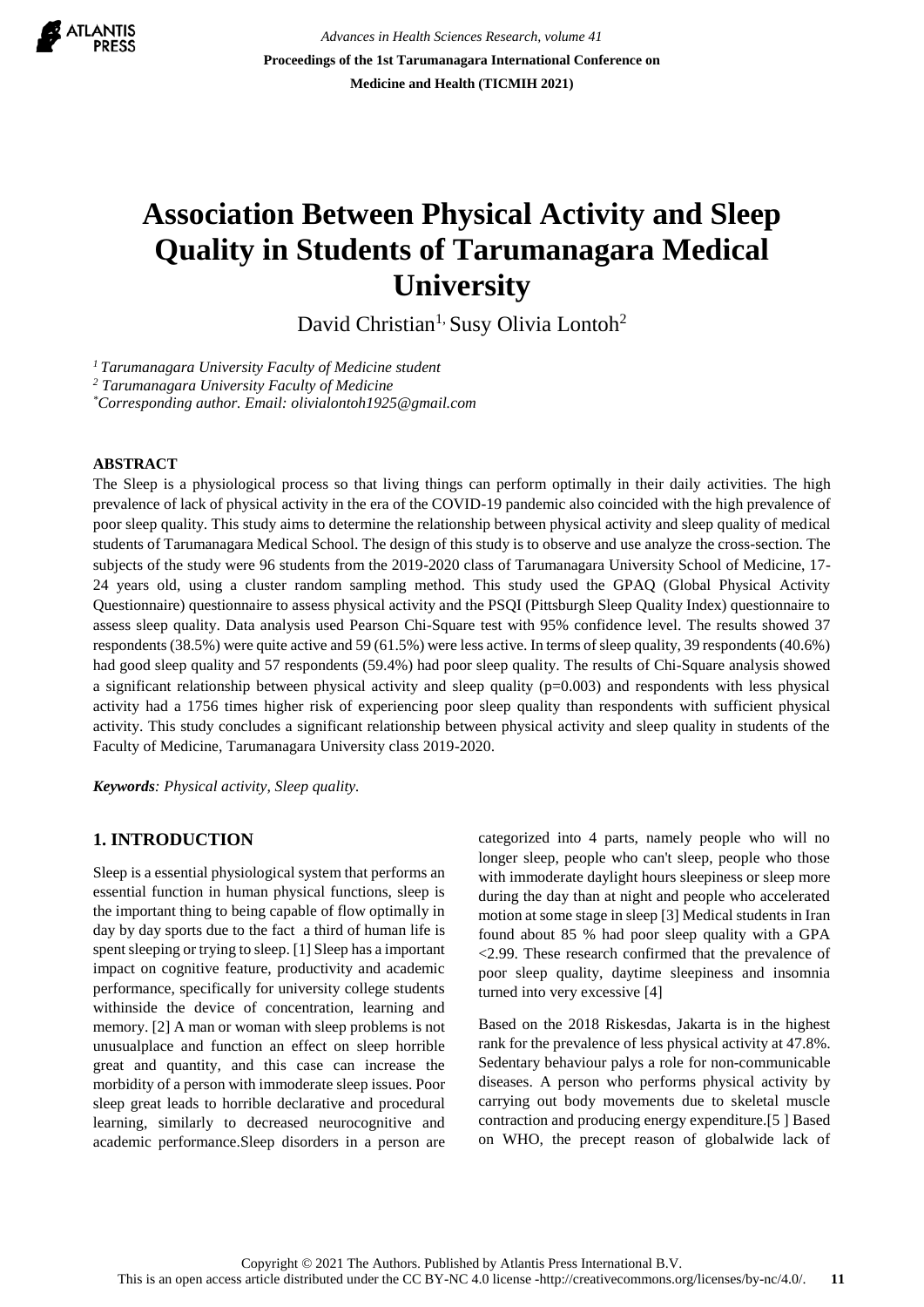existence in 2019 became NCD, the Global Health Risk take a glance at in 2004, determined loss of bodily pastime to be the fourth major factor the pleasant danger of NCD.[6] This study aims to describe the prevalence of physical activity and sleep quality in students aged 17-25 years using the Global Physical Activity Questionnaire (GPAQ) and the Pittsburgh Sleep Quality Index (PSQI) and evaluate the association of physical activity and sleep quality on students of FK UNTAR class of 2019-2020.

## **2. METHOD**

This descriptive cross-sectional have a look at become performed in December 2020 – February 2021. The study targeted university students aged 17–22 years, who were registered medical students of Tarumanagara University for the 2019/2020 academic year. The sample size for this study as 96 students using the sample size and The sampling layout used is cluster random sampling. Data series from all respondents in studies sports and replied all questionnaires submitted with the aid of using G Form. his have a look at makes use of the Pittsburgh Sleep Quality Index (PSQI) become used to decide sleep first-rate during the last month. Its reliability to evaluate sleep first-rate has been set up over the years.[13] . PSQI has the subsequent categories: A score of less than 5: It indicates good sleep quality. A score of 5 or more than 5 indicates poor sleep quality.

The Global Physical Activity Questionnaire (GPAQ) is used to assess the level of physical activity of medical students and 16 questions about physical activity on the GPAQ which were divided into 3 domains: working activities (high intensity: P1-P3, moderate intensity: P4- P6), activities of walk (P7-P9), leisure time activities (high intensity: P10-P12, moderate intensity: P13-P15) and sitting (P16). This questionnaire become used to evaluate the bodily sports done primarily based totally on the full aggregate of metabolic equivalent (MET) mins inside 1 week.

Assessment of a person's physical activity is calculated by the number of minutes each person's activity is multiplied by the number of days of physical activity. Light activities have been assigned an average of 1.5 METS, moderate activities four METS and full of life activities were assigned eight METS. The MET was calculated and summed over all categories. Total physical activity was classified into low (<600 METSMin/Week) and normal ( ≥600 METSMin/Week). [14]. The data in this study two models are used for analysis, namely univariate and bivariate analysis. Univariate analysis is directed to describe the frequency distribution of variable, percentage values (%), mean, standard deviation (SD), median, minimum and maximum distribution of the variables analyzed using descriptive statistical methods. The chi-square test was used for bivariate analysis with a significance of  $p<0.05$ 

to to find out the extent of the relationship between physical activity and sleep quality.

#### **3. RESULTS**

Table 1 shows the distribution of the characteristics of the study population. The age of the respondents ranged from 17 to 22 years, with a mean of  $18.9$  (SD = 0.925) and a median of 19 years. About 27.1% of the students were male, while 72.9% were female. The distribution of the academic year 2019 was 50 % respondents and the 2020 was 50 %respondents. Based on the intensity of physical activities, 61.5% performed low activities and 38,5% normal activities. The table shows that according to sleep quality by PSQI, two-thirds of study participants (59.4%;  $n = 57$ ) were poor sleepers, compared with  $40.6\%$  (n = 39) of the sample who reported having good sleep quality

 Based on Table 2 Distribution of Sleep Quality Components, subjective sleep quality assessment through PSQI, the results were 10.4% of students had a very good quality of sleep and 64.6% of students had quite a good quality of sleep. Poor sleep quality in students was found to be 22.9% and 2.1% students had very poor sleep quality. In terms of sleep latency, 24% of students reported having no difficulty falling asleep in the first 30 minutes but 76% of students reported having difficulty falling asleep in the first 30 minutes after lying down with varying frequency and intensity over the past month. Based on the quantity of sleep, 23 students reported sleeping duration of 7-9 hours. In terms of sleep efficiency, it was reported that  $n= 82$  (85.4%) students had sleep efficiency above the standard (>85%). Based on sleep disorders, it was reported that 77.1% of students had at least 1 sleep disorder. It was reported that sleeping pills were consumed by 3 students, namely: 2 students took sleeping pills <1 time per week and 1 student took sleeping pills 1-2 times per week. It was reported that the number of students suffering from daytime dysfunction due to poor sleep quality was 22 (22.9%) students with moderately severe levels and 7 (7.3%) students with very severe levels.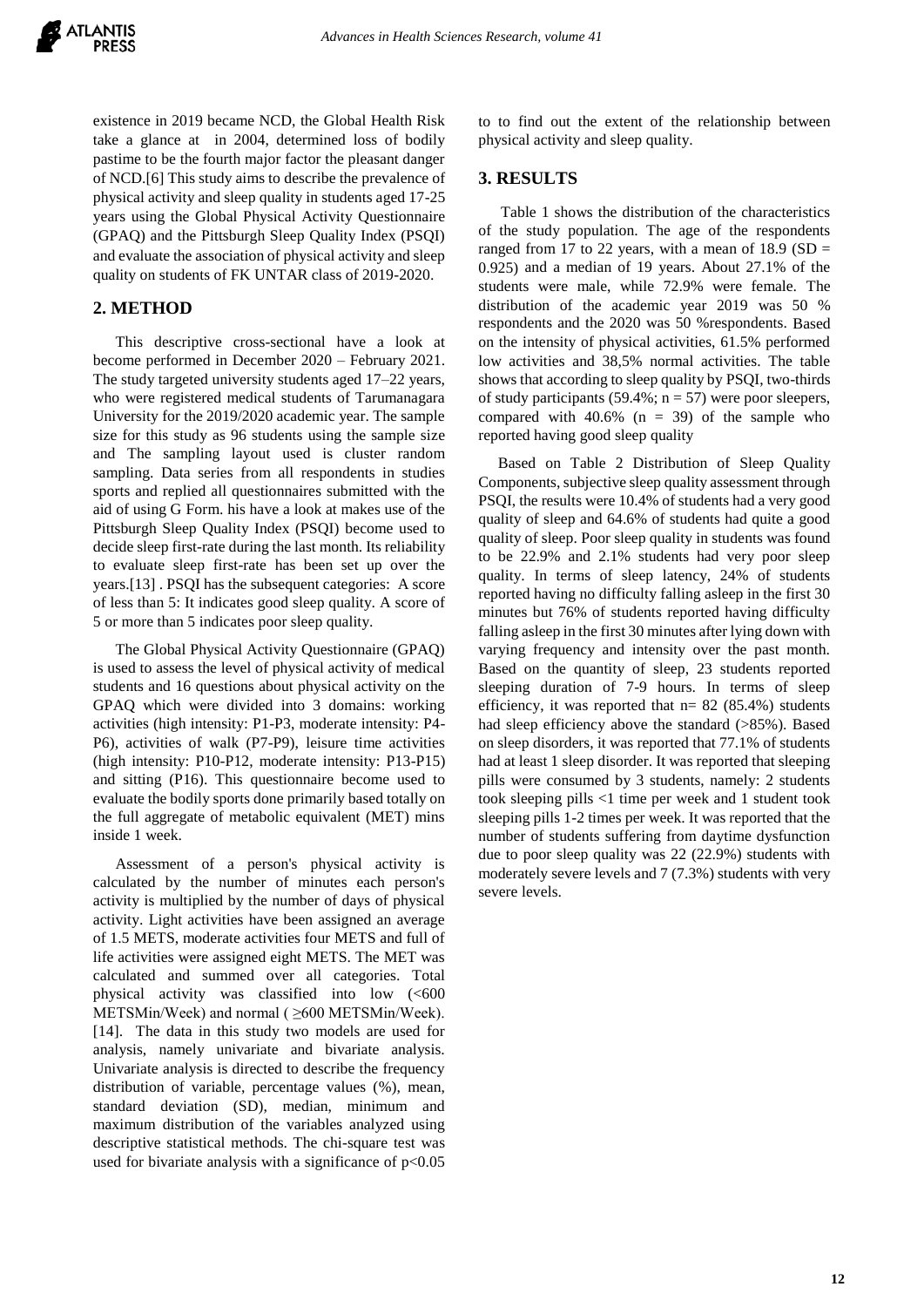

| Characteristics   | N (%)     | Mean;SD     | Median(Min;Max) |  |
|-------------------|-----------|-------------|-----------------|--|
| Gender            |           |             |                 |  |
| Male              | 26(27.1)  |             |                 |  |
| Female            | 70 (72.9) |             |                 |  |
| Age               |           | 18.8; 0.925 | 19(17; 22)      |  |
| Class of 2019     | 48(50)    |             |                 |  |
| Class of 2020     | 48(50)    |             |                 |  |
| Physical activity |           |             |                 |  |
| Low               | 59(61.5)  |             |                 |  |
| Normal            | 37(38.5)  |             |                 |  |
| Sleep quality     |           |             |                 |  |
| Poor              | 57 (59.4) |             |                 |  |
| Good              | 39(40.6)  |             |                 |  |

**Table 1.** Characteristics of the participants

 In table 3 it can be seen the bivariate analysis between the level of PA and the level of sleep quality. It was reported that 42 (71.2%) students had poor sleep quality with low physical activity (< 600 MET) and 17 (28.8%) students had good sleep quality with low physical activity  $(< 600$  MET). It was reported that 15 students (40.5%) had poor sleep quality with good physical activity level (MET ≥600) and 22 students (59.5%) had good sleep quality with good physical activity level (MET  $\geq$ 600). The statistical test found that the P value is  $0.003<0.05$ , and there is a significant relationship between physical activity and sleep quality. Value of prevalence risk  $= 1,756$  indicates that the risk of poor sleep quality for respondents who are less physically active is 1,756 times that of respondents who are physically active.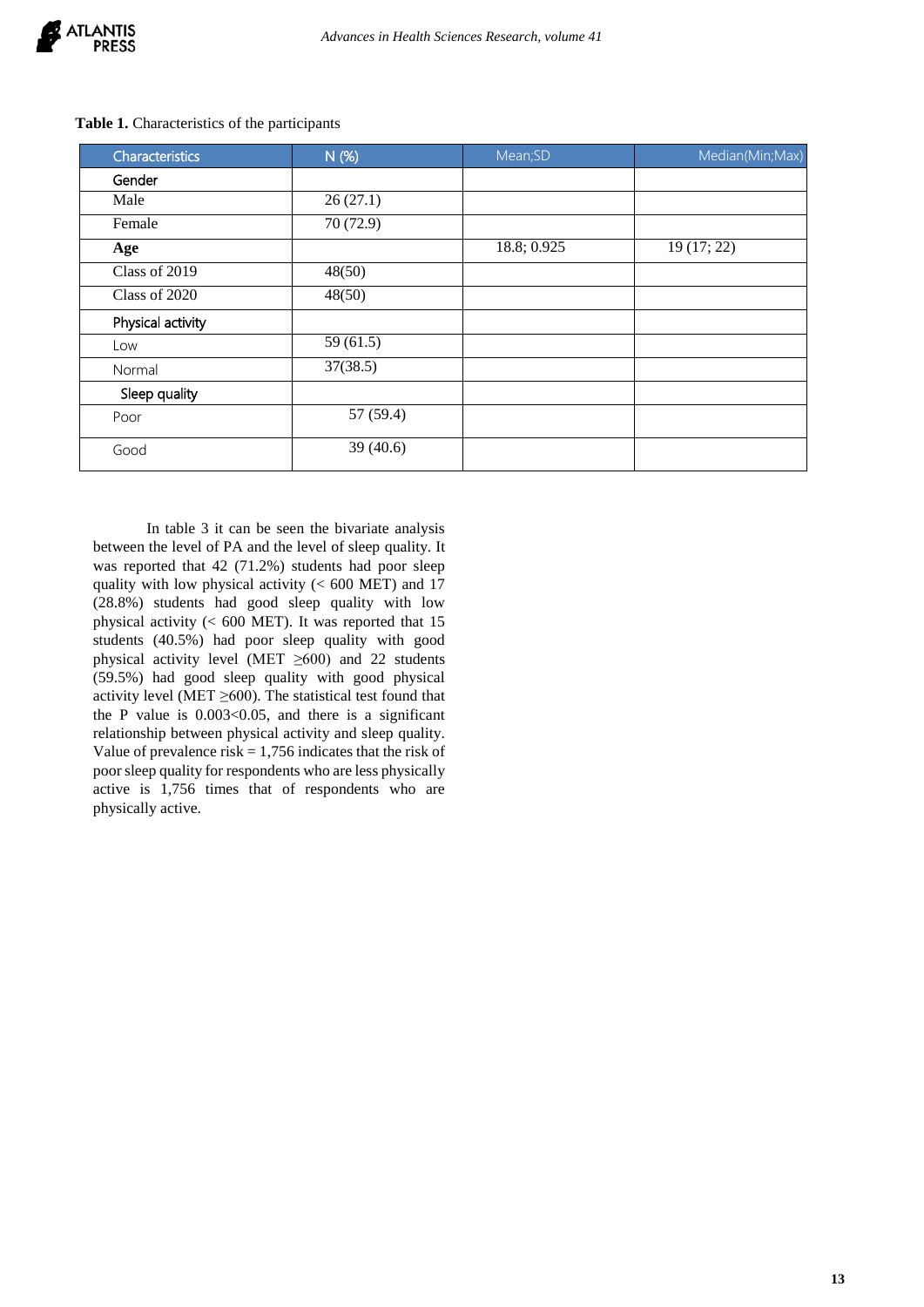

## **Table 2.** Distribution of Sleep Quality Components through PSQI

| <b>Characteristics</b>            | N(%)      |  |  |
|-----------------------------------|-----------|--|--|
| <b>Subjective sleep quality</b>   |           |  |  |
| Very good quality                 | 10(10.4)  |  |  |
| Good quality                      | 62(64.6)  |  |  |
| Poor Quality                      | 22(22.9)  |  |  |
| Very poor quality                 | 2(2.1)    |  |  |
| Sleep latency                     |           |  |  |
| $\boldsymbol{0}$                  | 23(24)    |  |  |
| $1 - 2$                           | 37(38.5)  |  |  |
| $3-4$                             | 27(28.1)  |  |  |
| $5 - 6$                           | 9(9.4)    |  |  |
| <b>Sleep duration</b>             |           |  |  |
| $>7$ hours                        | 23(24)    |  |  |
| 6-7 hours                         | 44 (45.8) |  |  |
| 5-6 hours                         | 21(21.9)  |  |  |
| $<$ 5 hours                       | 8(8.3)    |  |  |
| <b>Sleep efficiency</b>           |           |  |  |
| >85%                              | 82 (85.4) |  |  |
| 75-84%                            | 10(10.4)  |  |  |
| 65-74%                            | 4(4.2)    |  |  |
| $<$ 65%                           | 0(0)      |  |  |
| <b>Sleep disturbances</b>         |           |  |  |
| $\boldsymbol{0}$                  | 9(9.4)    |  |  |
| $1-9$                             | 74 (77.1) |  |  |
| $10-18$                           | 12(12.5)  |  |  |
| $19-27$                           | 1(1)      |  |  |
| <b>Use Of Sleeping Medication</b> |           |  |  |
| No take in a month                | 93(96.9)  |  |  |
| <1 time per weeks                 | 2(2.1)    |  |  |
| 1-2 time per weks                 | 1(1)      |  |  |
| >3 time perweeks                  | 0(0)      |  |  |
| Day Time Disfunction              |           |  |  |
| Low                               | 13(13.5)  |  |  |
| Moderate                          | 54(56.3)  |  |  |
| High                              | 22 (22.9) |  |  |
| Severe                            | 7(7.3)    |  |  |

**14**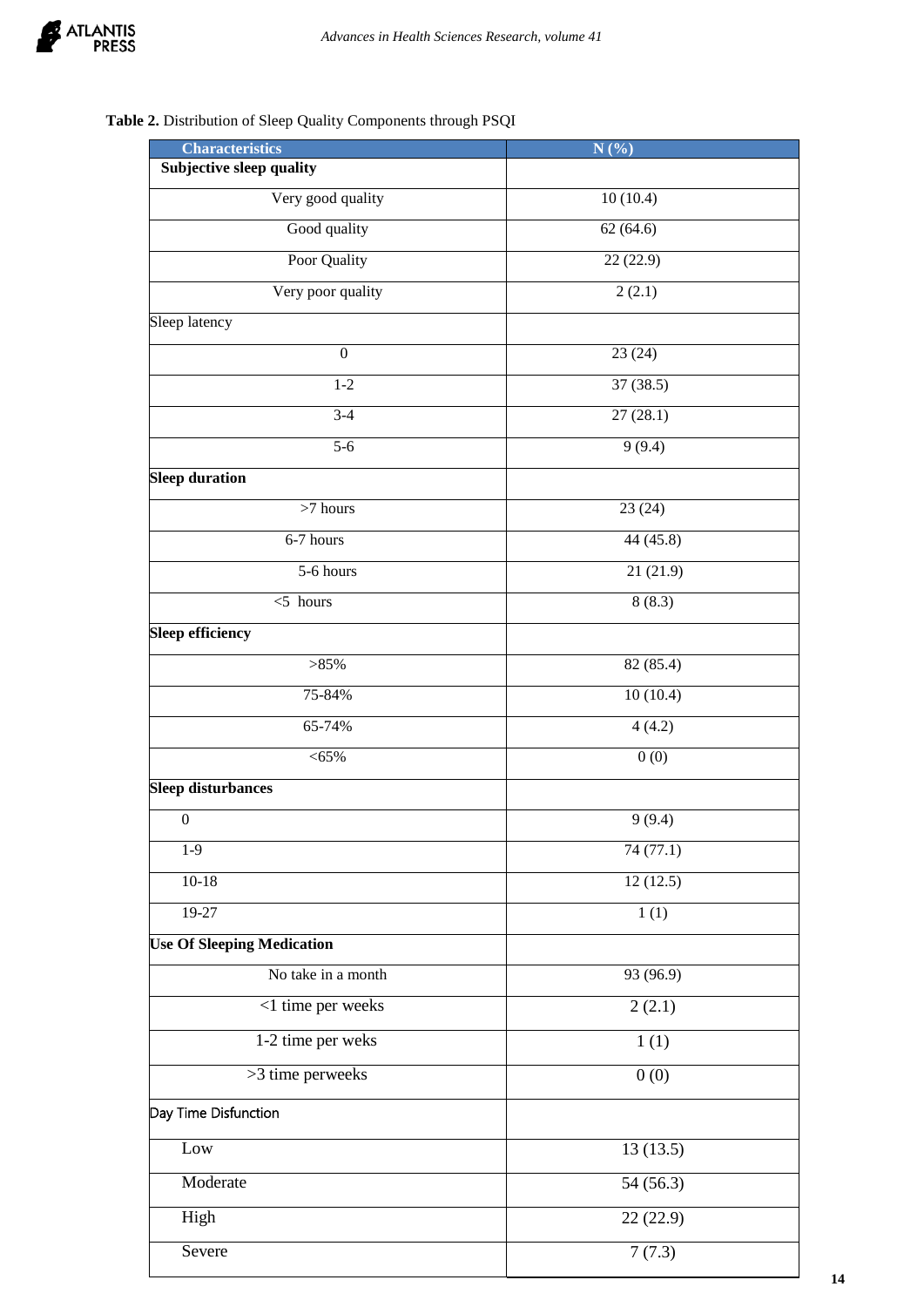| Parameter         | <b>Sleep Quality</b> |            | Total | P-Value | PR    |
|-------------------|----------------------|------------|-------|---------|-------|
| Physical activity | Good                 | Poor       |       |         |       |
| $\geq 600$ METs   | 17 (28.8%)           | 42 (71.2%) | 59    |         |       |
| $<$ 600 METs      | 22 (59.5%)           | 15 (40.5%) | 37    | 0.003   | 1.756 |
| Total             | 39 (40.6%)           | 57(59.4%)  | 96    |         |       |

**Table 3.** The association between the physical activity and sleep quality

## **4. DISCUSSION**

The results of the study reported that there was a relationship between the level of sleep activity, and the quality of sleep, the high prevalence of poor sleep quality could be due to the high prevalence of lack of physical activity. A meta-analysis study with a total of 54,231 respondents from 13 countries reported that the average prevalence of poor sleep quality was 35.6% with a range of 29.4-42.4%. The prevalence of poor sleep quality in this study was 1.6 times the global prevalence of sleep quality [8]. The prevalence of lack of physical activity in this study (61.5%) was more than higher than similar studies by Nina et al. (42.9%), Baso (50.9%), and Iqbal (36.3%) which used research respondents before the pandemic. [9-11] The high prevalence of poor sleep quality in this study was caused by various factors: caffeine consumption, academic stress, use of digital media before bedtime, daytime napping, and organic insomnia. The sampling time of this study was carried out during the global COVID-19 pandemic lockdown. Governments from various countries have closed various educational institutions with the aim of limiting the degree of infection from the virus. Various activities in public places, including lectures, were temporarily suspended and replaced with online distance learning. The sampling of this research was carried out in early February 2021 to mid-March 2021, where the COVID-19 pandemic was ongoing for almost a year and students who were initially quite active became relatively less active. From those who initially needed to come to campus to study and be able to carry out various recreational activities to study at home. In terms of sleep quality, during the COVID-19 pandemic, it has had a major impact on changes in sleep quality. Cellini et al's study reported changes in sleep quality parameters during the COVID-19 lockdown in Italy, increase in the prevalence of poor sleep quality (from 40.5% to 52.4%). [12]

Limitations of this study include confounding bias because multivariate test analysis was not carried out and other factors that could influence the relationship. In addition, there is also an information bias because the data collection of this research is using a questionnaire that is filled in online via Google Form. The difficulty that arises is that respondents may not understand the questionnaire

#### **5. CONCLUSION**

There is a significant relationship between physical activity and sleep quality (p-value  $= 0.003$ ) in students of the Faculty of Medicine, Tarumanagara University class 2019-2020. Future research is expected to use objective measurements of physical activity such as pedometers or accelerometers because research has never been conducted in Indonesia with objective measurement tools for physical activity such as actigraphy or on sleep quality such as polysomnography. It is recommended to explore other confounding factors that can affect sleep quality, and to use objective data collection methods to describe more concrete results.

#### **AUTHORS' CONTRIBUTIONS**

David Christian created the proposal, collected data about physical activity, characteristic responden and sleep quality and Susy Olivia Lontoh analyzed data and created the article

## **ACKNOWLEDGMENTS**

TCMIH committee for the opportunity to present research results.

## **REFERENCES**

- [1] L. Sherwood. Human Physiology: From Cells to Systems.  $9<sup>th</sup>$  edition. Boston, MA, USA: Cengage Learning; 2016.
- [2] S.L.Worley. The Extraordinary Importance of Sleep: The Detrimental Effects of Inadequate Sleep on Health and Public Safety Drive an Explosion of Sleep Research. P T Peer-Rev J Formul Manag. 2018 Dec;43(12):758–63 [https://www.ncbi.nlm.nih.gov/pmc/articles/PMC62](https://www.ncbi.nlm.nih.gov/pmc/articles/PMC6281147/) [81147/](https://www.ncbi.nlm.nih.gov/pmc/articles/PMC6281147/)
- [3] G. Curcio , M. Ferrara M, L. Degennaro . Sleep loss, learning capacity and academic performance. Sleep